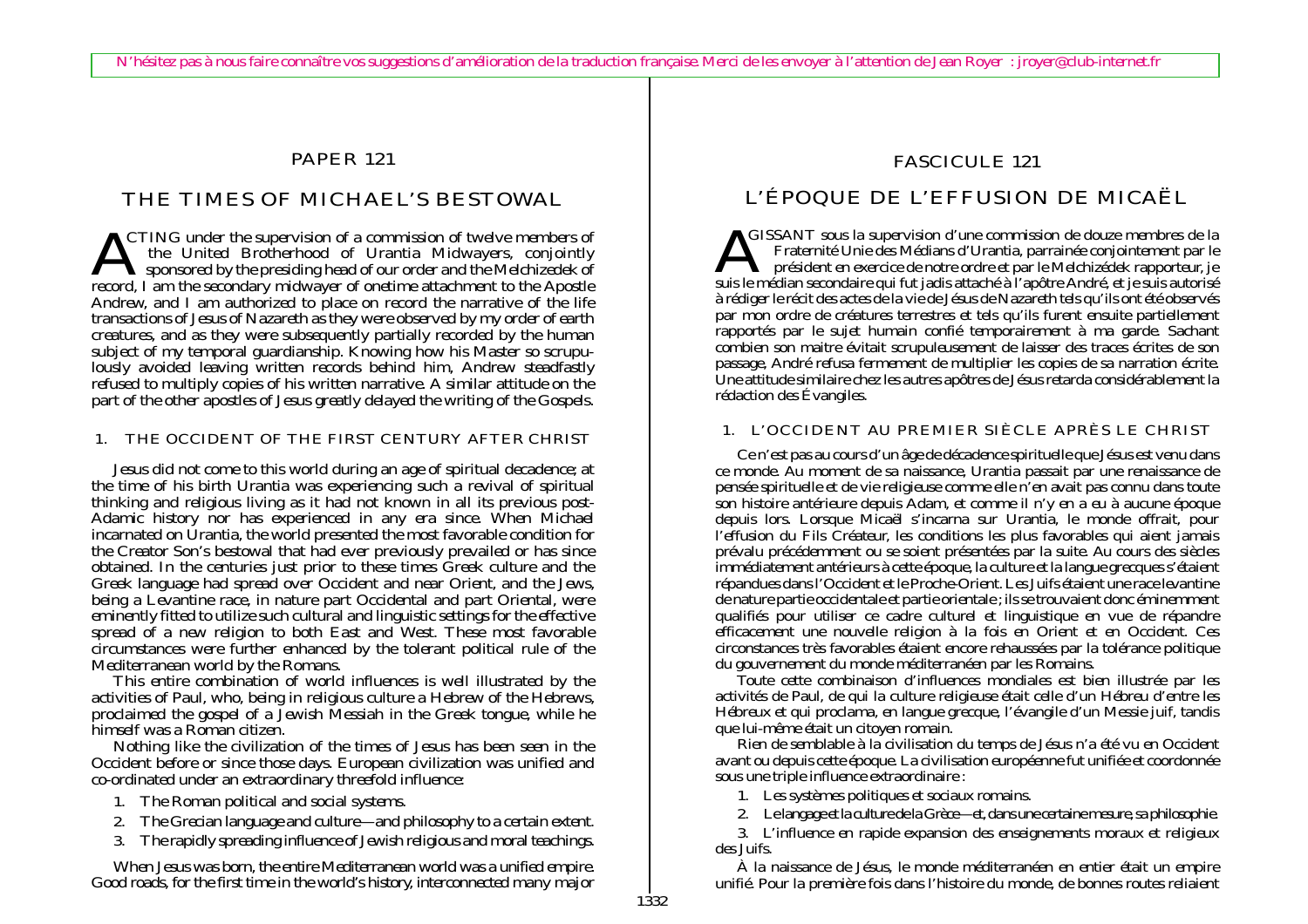centers. The seas were cleared of pirates, and a great era of trade and travel was rapidly advancing. Europe did not again enjoy another such period of travel and trade until the nineteenth century after Christ.

Notwithstanding the internal peace and superficial prosperity of the Greco-Roman world, a majority of the inhabitants of the empire languished in squalor and poverty. The small upper class was rich; a miserable and impoverished lower class embraced the rank and file of humanity. There was no happy and prosperous middle class in those days; it had just begun to make its appearance in Roman society.

The first struggles between the expanding Roman and Parthian states had been concluded in the then recent past, leaving Syria in the hands of the Romans. In the times of Jesus, Palestine and Syria were enjoying a period of prosperity, relative peace, and extensive commercial intercourse with the lands to both the East and the West.

## 2. THE JEWISH PEOPLE

The Jews were a part of the older Semitic race, which also included the Babylonians, the Phoenicians, and the more recent enemies of Rome, the Carthaginians. During the fore part of the first century after Christ, the Jews were the most influential group of the Semitic peoples, and they happened to occupy a peculiarly strategic geographic position in the world as it was at that time ruled and organized for trade.

Many of the great highways joining the nations of antiquity passed through Palestine, which thus became the meeting place, or crossroads, of three continents. The travel, trade, and armies of Babylonia, Assyria, Egypt, Syria, Greece, Parthia, and Rome successively swept over Palestine. From time immemorial, many caravan routes from the Orient passed through some part of this region to the few good seaports of the eastern end of the Mediterranean, whence ships carried their cargoes to all the maritime Occident. And more than half of this caravan traffic passed through or near the little town of Nazareth in Galilee.

Although Palestine was the home of Jewish religious culture and the birthplace of Christianity, the Jews were abroad in the world, dwelling in many nations and trading in every province of the Roman and Parthian states.

Greece provided a language and a culture, Rome built the roads and unified an empire, but the dispersion of the Jews, with their more than two hundred synagogues and well-organized religious communities scattered hither and yon throughout the Roman world, provided the cultural centers in which the new gospel of the kingdom of heaven found initial reception, and from which it subsequently spread to the uttermost parts of the world.

Each Jewish synagogue tolerated a fringe of gentile believers, "devout" or "God-fearing" men, and it was among this fringe of proselytes that Paul made the bulk of his early converts to Christianity. Even the temple at Jerusalem possessed its ornate court of the gentiles. There was very close connection between the culture, commerce, and worship of Jerusalem and Antioch. In Antioch Paul's disciples were first called "Christians."

The centralization of the Jewish temple worship at Jerusalem constituted alike the secret of the survival of their monotheism and the promise of the nurture and sending forth to the world of a new and enlarged concept of that one de nombreux centres majeurs. Les mers étaient débarrassées des pirates, et une grande ère de commerce et de voyages s'ouvrait rapidement. L'Europe ne connut plus une telle période de commerce et de voyage jusqu'au dix-neuvième siècle après J.-C.

Nonobstant la paix intérieure et la prospérité superficielle du monde grécoromain, la majorité des habitants de l'empire languissait dans une misère sordide. La classe supérieure peu nombreuse était riche ; une classe inférieure misérable et appauvrie englobait la masse de l'humanité. En ces jours-là, il n'y avait pas de classe moyenne heureuse et prospère ; cette classe venait juste de naître dans la société romaine.

Les premières luttes entre les États en voie d'expansion des Romains et des Parthes avaient pris fin dans un passé alors encore récent, laissant la Syrie aux mains des Romains. À l'époque de Jésus, la Syrie et la Palestine jouissaient d'une période de prospérité, de paix relative et de rapports commerciaux très étendus avec les pays de l'Orient et de l'Occident.

## 2. LE PEUPLE JUIF

Les Juifs faisaient partie de la race sémitique plus ancienne qui incluait aussi les Babyloniens, les Phéniciens et les plus récents ennemis de Rome, les Carthaginois. Au cours de la première partie du premier siècle de l'ère chrétienne, les Juifs étaient le groupe le plus influent des peuples sémitiques, et il se trouva qu'ils occupaient une position géographique et stratégique particulière dans le monde tel qu'il était alors gouverné et organisé pour le commerce.

Beaucoup de grandes routes reliant les nations de l'antiquité passaient par la Palestine qui devint ainsi le point de contact, la croisée des chemins, de trois continents. Les voyageurs, le commerce et les armées de Babylonie, d'Assyrie, d'Égypte, de Syrie, de Grèce, de Parthie et de Rome passèrent successivement par la Palestine. Depuis des temps immémoriaux, de nombreux itinéraires de caravanes d'Orient passèrent par telle ou telle partie de cette région en allant vers les rares bons ports de mer de l'extrémité orientale de la Méditerranée, d'où des bateaux transportaient leurs cargaisons à tout l'Occident maritime. Plus de la moitié du trafic de ces caravanes passait par la petite ville de Nazareth en Galilée, ou à proximité.

Bien que la Palestine fût le foyer de la culture religieuse juive et le berceau du christianisme, les Juifs étaient répandus dans le monde, implantés dans beaucoup de nations, et pratiquaient le commerce dans toutes les provinces des États romain et parthe.

La Grèce apportait un langage et une culture, Rome construisait les routes et unifiait un empire, mais la dispersion des Juifs, avec plus de deux-cents synagogues et leurs communautés religieuses bien organisées réparties çà et là dans tout le monde romain, fournissait les centres culturels où le nouvel évangile du royaume des cieux reçut son accueil initial et d'où il se répandit, par la suite, aux confins de la terre.

Chaque synagogue juive tolérait une frange de croyants venant de chez les Gentils, des hommes " dévots " ou " craignant Dieu ", et c'est parmi cette frange de prosélytes que Paul opéra la majeure partie de ses premières conversions au christianisme. Même au temple de Jérusalem, il y avait, pour les Gentils, une cour richement décorée. La culture, le commerce et le culte de Jérusalem étaient très étroitement liés avec ceux d'Antioche. C'est à Antioche que les disciples de Paul furent appelés, pour la première fois, " les chrétiens ".

La centralisation, à Jérusalem, du culte juif du temple constituait à la fois le secret de la survivance du monothéisme juif et la promesse qu'il nourrirait et répandrait, dans le monde, un nouveau concept élargi de ce Dieu unique de toutes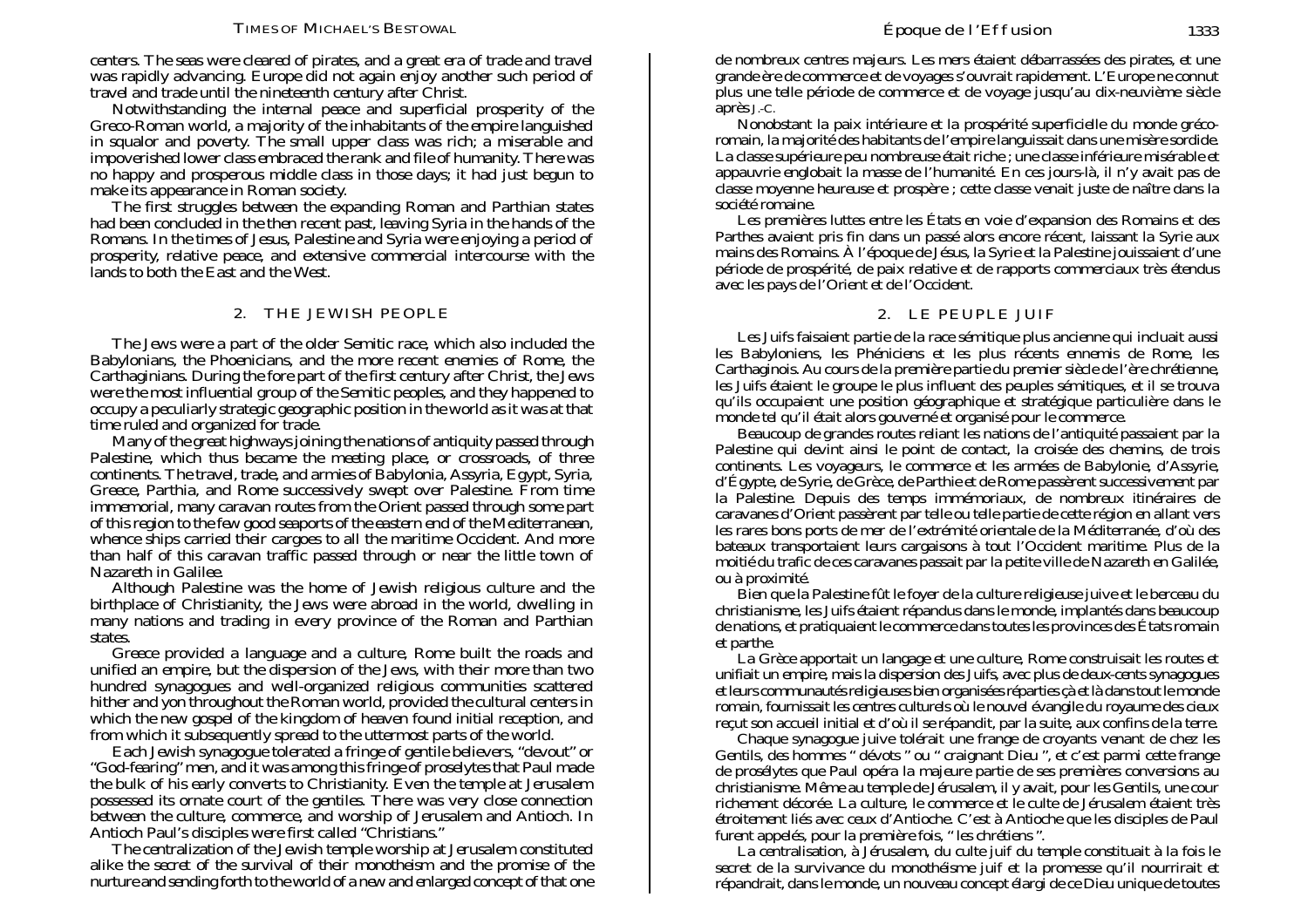God of all nations and Father of all mortals. The temple service at Jerusalem represented the survival of a religious cultural concept in the face of the downfall of a succession of gentile national overlords and racial persecutors.

The Jewish people of this time, although under Roman suzerainty, enjoyed a considerable degree of self-government and, remembering the then only recent heroic exploits of deliverance executed by Judas Maccabee and his immediate successors, were vibrant with the expectation of the immediate appearance of a still greater deliverer, the long-expected Messiah.

The secret of the survival of Palestine, the kingdom of the Jews, as a semiindependent state was wrapped up in the foreign policy of the Roman government, which desired to maintain control of the Palestinian highway of travel between Syria and Egypt as well as the western terminals of the caravan routes between the Orient and the Occident. Rome did not wish any power to arise in the Levant which might curb her future expansion in these regions. The policy of intrigue which had for its object the pitting of Seleucid Syria and Ptolemaic Egypt against each other necessitated fostering Palestine as a separate and independent state. Roman policy, the degeneration of Egypt, and the progressive weakening of the Seleucids before the rising power of Parthia, explain why it was that for several generations a small and unpowerful group of Jews was able to maintain its independence against both Seleucidae to the north and Ptolemies to the south. This fortuitous liberty and independence of the political rule of surrounding and more powerful peoples the Jews attributed to the fact that they were the "chosen people," to the direct interposition of Yahweh. Such an attitude of racial superiority made it all the harder for them to endure Roman suzerainty when it finally fell upon their land. But even in that sad hour the Jews refused to learn that their world mission was spiritual, not political.

The Jews were unusually apprehensive and suspicious during the times of Jesus because they were then ruled by an outsider, Herod the Idumean, who had seized the overlordship of Judea by cleverly ingratiating himself with the Roman rulers. And though Herod professed loyalty to the Hebrew ceremonial observances, he proceeded to build temples for many strange gods.

The friendly relations of Herod with the Roman rulers made the world safe for Jewish travel and thus opened the way for increased Jewish penetration even of distant portions of the Roman Empire and of foreign treaty nations with the new gospel of the kingdom of heaven. Herod's reign also contributed much toward the further blending of Hebrew and Hellenistic philosophies.

Herod built the harbor of Caesarea, which further aided in making Palestine the crossroads of the civilized world. He died in 4 B.C., and his son Herod Antipas governed Galilee and Perea during Jesus' youth and ministry to A.D. 39. Antipas, like his father, was a great builder. He rebuilt many of the cities of Galilee, including the important trade center of Sepphoris.

The Galileans were not regarded with full favor by the Jerusalem religious leaders and rabbinical teachers. Galilee was more gentile than Jewish when Jesus was born.

## 3. AMONG THE GENTILES

Although the social and economic condition of the Roman state was not of the highest order, the widespread domestic peace and prosperity was propitious les nations et Père de tous les mortels. Le service du temple, à Jérusalem, représentait la survivance d'un concept culturel religieux en face de la chute d'une succession de suzerains nationaux Gentils, persécuteurs raciaux.

Bien que le peuple juif de l'époque fût sous la suzeraineté romaine, il jouissait d'une très grande autonomie gouvernementale. Et se souvenant des héroïques exploits de délivrance alors récemment accomplis par Judas Macchabée et ses successeurs immédiats, il vibrait dans l'attente de l'apparition toute prochaine d'un libérateur encore plus grand, le Messie longtemps attendu.

Le secret de la survie de la Palestine, royaume des Juifs, en tant qu'état semiindépendant, était intimement lié à la politique étrangère du gouvernement romain qui désirait conserver le contrôle de la grande route palestinienne de transit entre la Syrie et l'Égypte, ainsi que les terminus occidentaux des routes des caravanes entre l'Orient et l'Occident. Rome ne souhaitait pas qu'une puissance quelconque puisse s'élever dans le Levant avec la possibilité de brider son expansion future dans ces régions. La politique d'intrigues, qui avait pour objet d'opposer la Syrie<br>séleucide et l'Égypte des Ptolémées, conduisait à conserver la Palestine comme un<br>État séparé et indépendant. La politique romaine, la dég et l'affaiblissement progressif des Séleucides devant le pouvoir croissant des Parthes expliquent pourquoi, pendant plusieurs générations, un faible petit groupe de Juifs parvint à maintenir son indépendance à la fois contre les Séleucides au nord et les Ptolémées au sud. Les Juifs attribuaient cette liberté fortuite et cette indépendance de la férule des peuples voisins plus puissants, au fait qu'ils étaient " le peuple élu ", à l'intervention directe de Yahweh. Une telle attitude de supériorité raciale leur rendit d'autant plus dur de supporter la suzeraineté romaine lorsqu'elle s'abattit finalement sur leur pays. Même à ce triste moment, les Juifs refusèrent d'apprendre que leur mission mondiale était spirituelle et non politique.

Les Juifs étaient anormalement craintifs et soupçonneux à l'époque de Jésus, parce qu'ils étaient alors gouvernés par un étranger, Hérode l'Iduméen, qui s'était emparé de la suzeraineté sur la Judée en s'insinuant habilement dans les bonnes grâces des dirigeants romains. Bien qu'Hérode professât d'être loyal aux observances du cérémonial hébreu, il se mit à construire des temples pour nombre de dieux étrangers.

Les relations amicales d'Hérode avec les dirigeants romains permettaient aux Juifs de voyager en sécurité dans le monde. Elles frayaient donc le chemin à une pénétration accrue des Juifs, même dans les régions lointaines de l'empire romain et dans les nations étrangères avec lesquelles Rome avait des traités ; les Juifs pouvaient y apporter le nouvel évangile du royaume des cieux. Le règne d'Hérode contribua également beaucoup à l'accroissement ultérieur de la fusion des philosophies hébraïque et hellénique.

Hérode bâtit le port de Césarée, qui contribua encore à faire de la Palestine la croisée des chemins du monde civilisé. Il mourut en l'an 4 avant l'ère chrétienne, et son fils Hérode Antipas gouverna la Galilée et la Pérée pendant la jeunesse et le ministère de Jésus, et jusqu'à l'an 39 de l'ère chrétienne. Comme son père, Antipas était un grand bâtisseur. Il reconstruisit beaucoup de villes de Galilée, y compris l'important centre commercial de Sepphoris.

Les Galiléens ne jouissaient pas pleinement de la faveur des chefs religieux et des maitres rabbiniques de Jérusalem. À la naissance de Jésus, la Galilée était plus sous l'influence des Gentils que des Juifs.

## 3. PARMI LES GENTILS

Bien que les conditions économiques et sociales de l'État romain ne fussent pas de l'ordre le plus élevé, il y régnait une paix intérieure et une prospérité générale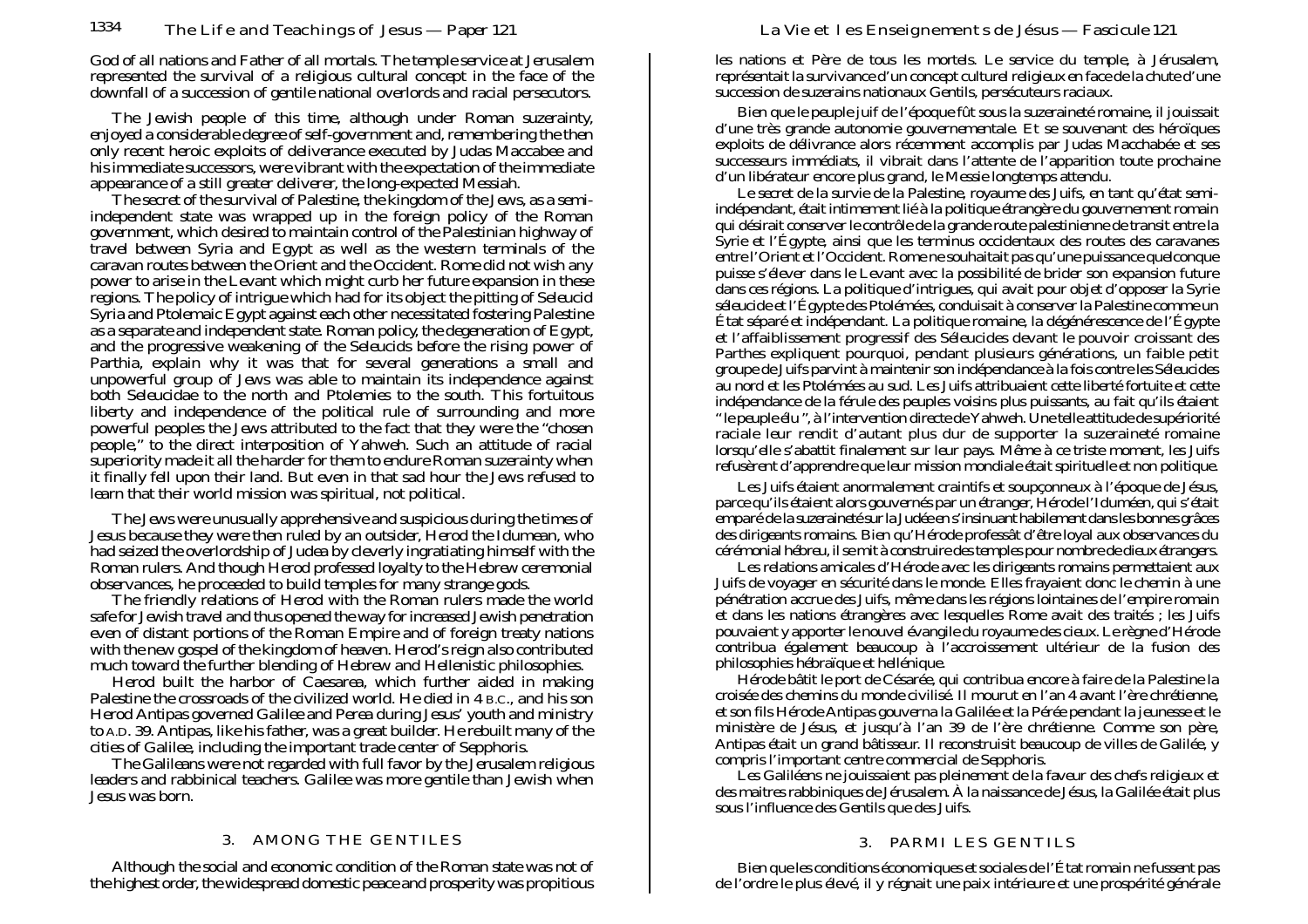for the bestowal of Michael. In the first century after Christ the society of the Mediterranean world consisted of five well-defined strata:

1. *The aristocracy.* The upper classes with money and official power, the privileged and ruling groups.

2. *The business groups.* The merchant princes and the bankers, the traders —the big importers and exporters—the international merchants.

3. *The small middle class.* Although this group was indeed small, it was very influential and provided the moral backbone of the early Christian church, which encouraged these groups to continue in their various crafts and trades. Among the Jews many of the Pharisees belonged to this class of tradesmen.

4. *The free proletariat.* This group had little or no social standing. Though proud of their freedom, they were placed at great disadvantage because they were forced to compete with slave labor. The upper classes regarded them disdainfully, allowing that they were useless except for "breeding purposes."

5. *The slaves.* Half the population of the Roman state were slaves; many were superior individuals and quickly made their way up among the free proletariat and even among the tradesmen. The majority were either mediocre or very inferior.

Slavery, even of superior peoples, was a feature of Roman military conquest. The power of the master over his slave was unqualified. The early Christian church was largely composed of the lower classes and these slaves.

Superior slaves often received wages and by saving their earnings were able to purchase their freedom. Many such emancipated slaves rose to high positions in state, church, and the business world. And it was just such possibilities that made the early Christian church so tolerant of this modified form of slavery.

There was no widespread social problem in the Roman Empire in the first century after Christ. The major portion of the populace regarded themselves as belonging in that group into which they chanced to be born. There was always the open door through which talented and able individuals could ascend from the lower to the higher strata of Roman society, but the people were generally content with their social rank. They were not class conscious, neither did they look upon these class distinctions as being unjust or wrong. Christianity was in no sense an economic movement having for its purpose the amelioration of the miseries of the depressed classes.

Although woman enjoyed more freedom throughout the Roman Empire than in her restricted position in Palestine, the family devotion and natural affection of the Jews far transcended that of the gentile world.

## 4. GENTILE PHILOSOPHY

The gentiles were, from a moral standpoint, somewhat inferior to the Jews, but there was present in the hearts of the nobler gentiles abundant soil of natural goodness and potential human affection in which it was possible for the seed of Christianity to sprout and bring forth an abundant harvest of moral character and spiritual achievement. The gentile world was then dominated by four great philosophies, all more or less derived from the earlier Platonism of the Greeks. These schools of philosophy were:

1. *The Epicurean.* This school of thought was dedicated to the pursuit of happiness. The better Epicureans were not given to sensual excesses. At least propices à l'effusion de Micaël. Au premier siècle de l'ère chrétienne, la société du monde méditerranéen était formée de cinq couches bien définies :

1. *L'aristocratie.* Les classes supérieures possédant de la fortune et le pouvoir officiel—les groupes dirigeants et privilégiés.

2. *Les groupes d'affaires.* Les princes des marchands et les banquiers—les négociants—grands importateurs et exportateurs—les commerçants internationaux.

<sup>3</sup>. *La classe moyenne peu nombreuse.* Bien que ce groupe fût en effet restreint, il était très influent et fournit l'ossature morale de l'Église chrétienne primitive, qui encouragea ces groupes à continuer d'exercer leurs divers métiers et commerces. Parmi les Juifs, beaucoup de pharisiens appartenaient à cette classe de commerçants.

4. *Le prolétariat libre.* Les hommes appartenant à ce groupe avaient un statut social très médiocre ou insignifiant. Bien qu'ils fussent fiers de leur liberté, ils étaient très désavantagés parce qu'ils étaient forcés de concurrencer la maind'oeuvre esclave. Les classes supérieures les considéraient avec dédain, estimant qu'ils étaient inutiles, sauf pour " la reproduction ".

5. *Les esclaves.* La moitié des habitants de l'État romain se composait d'esclaves. Un assez grand nombre d'entre eux étaient des individus supérieurs qui faisaient rapidement leur chemin en s'élevant dans le prolétariat libre et même parmi les marchands, mais, en majorité, ils étaient médiocres ou très inférieurs.

La réduction à l'esclavage, même des peuples supérieurs, était l'un des traits de la conquête militaire romaine. Le pouvoir du maitre sur l'esclave était absolu. L'Église chrétienne primitive était composée, en grande partie, de ces esclaves et des classes inférieures de la population.

Les esclaves supérieurs recevaient souvent des salaires qu'ils pouvaient économiser pour acheter leur liberté. Beaucoup de ces esclaves émancipés s'élevaient à de hautes situations dans l'État, l'Église ou le monde des affaires.<br>Ce sont précisément ces possibilités qui rendirent l'Église chrétienne primitive si tolérante envers cette forme modifiée d'esclavage.

Il n'y avait pas de problème social général dans l'Empire romain au premier siècle après J.-C. La majeure partie de la population se considérait comme appartenant au groupe où le hasard l'avait fait naître. Il y avait toujours une porte ouverte par laquelle les individus doués et capables pouvaient s'élever des classes inférieures aux classes supérieures de la société romaine, mais les gens étaient généralement satisfaits de leur rang social. Ils n'avaient pas de conscience de classe et ne considéraient pas non plus ces distinctions de classes comme mauvaises ou injustes. Le christianisme n'était en aucun sens un mouvement économique ayant pour but de pallier la misère des classes défavorisées.

Les femmes avaient plus de liberté dans tout l'empire romain qu'en Palestine avec leur statut limité, mais la dévotion familiale et l'affection naturelle des Juifs surpassaient de loin celles du monde des Gentils.

## 4. LA PHILOSOPHIE DES GENTILS

Au point de vue moral, les Gentils étaient quelque peu inférieurs aux Juifs, mais il existait, dans le coeur des Gentils les plus nobles, un vaste terrain de bonté naturelle et un potentiel d'affection humaine où la semence du christianisme pouvait germer et produire une abondante récolte de caractères moraux et de réussites spirituelles. Le monde des Gentils était alors dominé par quatre grandes philosophies, toutes plus ou moins dérivées du platonisme grec primitif. Ces écoles de philosophie étaient les suivantes :

1. *Les épicuriens.* Cette école de pensée était consacrée à la poursuite du bonheur. Les meilleurs épicuriens ne s'adonnaient pas aux excès sensuels. Du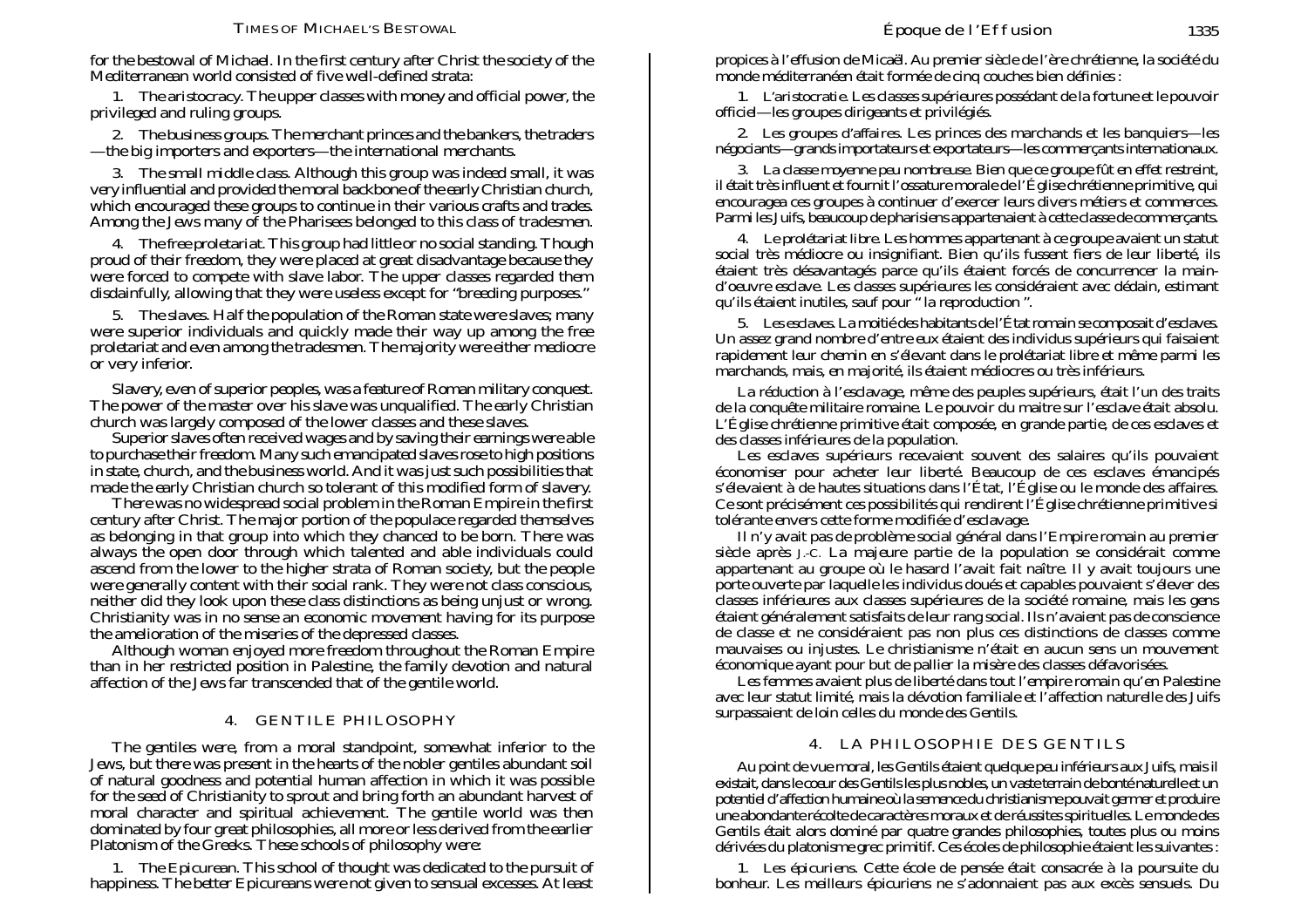this doctrine helped to deliver the Romans from a more deadly form of fatalism; it taught that men could do something to improve their terrestrial status. It did effectually combat ignorant superstition.

2. *The Stoic.* Stoicism was the superior philosophy of the better classes. The Stoics believed that a controlling Reason-Fate dominated all nature. They taught that the soul of man was divine; that it was imprisoned in the evil body of physical nature. Man's soul achieved liberty by living in harmony with nature, with God; thus virtue came to be its own reward. Stoicism ascended to a sublime morality, ideals never since transcended by any purely human system of philosophy. While the Stoics professed to be the "offspring of God," they failed to know him and therefore failed to find him. Stoicism remained a philosophy; it never became a religion. Its followers sought to attune their minds to the harmony of the Universal Mind, but they failed to envisage themselves as the children of a loving Father. Paul leaned heavily toward Stoicism when he wrote, "I have learned in whatsoever state I am, therewith to be content."

3. *The Cynic.* Although the Cynics traced their philosophy to Diogenes of Athens, they derived much of their doctrine from the remnants of the teachings of Machiventa Melchizedek. Cynicism had formerly been more of a religion than a philosophy. At least the Cynics made their religiophilosophy democratic. In the fields and in the market places they continually preached their doctrine that "man could save himself if he would." They preached simplicity and virtue and urged men to meet death fearlessly. These wandering Cynic preachers did much to prepare the spiritually hungry populace for the later Christian missionaries. Their plan of popular preaching was much after the pattern, and in accordance with the style, of Paul's Epistles.

4. *The Skeptic.* Skepticism asserted that knowledge was fallacious, and that conviction and assurance were impossible. It was a purely negative attitude and never became widespread.

These philosophies were semireligious; they were often invigorating, ethical, and ennobling but were usually above the common people. With the possible exception of Cynicism, they were philosophies for the strong and the wise, not religions of salvation for even the poor and the weak.

## 5. THE GENTILE RELIGIONS

Throughout preceding ages religion had chiefly been an affair of the tribe or nation; it had not often been a matter of concern to the individual. Gods were tribal or national, not personal. Such religious systems afforded little satisfaction for the individual spiritual longings of the average person.

In the times of Jesus the religions of the Occident included:

1. *The pagan cults.* These were a combination of Hellenic and Latin mythology, patriotism, and tradition.

2. *Emperor worship.* This deification of man as the symbol of the state was very seriously resented by the Jews and the early Christians and led directly to the bitter persecutions of both churches by the Roman government.

moins cette doctrine contribua-t-elle à délivrer les Romains d'une forme de fatalisme encore plus néfaste ; elle enseignait que les hommes pouvaient faire quelque chose pour améliorer leur statut terrestre. Elle combattit efficacement les superstitions ignorantes.

2. *Les stoïciens.* Le stoïcisme était la philosophie supérieure des meilleures classes. Les stoïciens croyaient qu'un Destin-Raison directeur dominait toute la nature. Ils enseignaient que l'âme de l'homme était divine et emprisonnée dans un corps mauvais de nature physique. L'âme de l'homme atteignait la liberté en vivant en harmonie avec la nature, avec Dieu, et ainsi la vertu devenait sa propre récompense. Le stoïcisme s'éleva à une moralité sublime, à des idéaux qui ne furent jamais surpassés depuis lors par aucun système de philosophie purement humain. Alors que les stoïciens se déclaraient " descendants de Dieu ", ils ne réussirent pas à le connaître, et donc pas à le trouver. Le stoïcisme resta une philosophie et ne devint jamais une religion. Ses adeptes cherchaient à mettre leur mental à l'unisson de l'harmonie du Mental Universel, mais ne parvinrent pas à se considérer comme les enfants d'un Père aimant. Paul inclinait fortement vers le stoïcisme lorsqu'il écrivit : " Dans quelque état que je me trouve, j'ai appris à en être satisfait.

3. *Les cyniques.* Bien que les cyniques fissent remonter leur philosophie à Diogène l'Athénien, ils tiraient une grande partie de leur doctrine des vestiges des enseignements de Machiventa Melchizédek. Autrefois, le cynisme avait plus tenu de la religion que de la philosophie. Du moins, les cyniques rendirent-ils démocratique leur philosophie religieuse. Dans les campagnes et sur les places des marchés, ils prêchaient continuellement leur doctrine que " l'homme pouvait se sauver s'il le voulait ". Ils prônaient la simplicité et la vertu, et pressaient les hommes d'affronter la mort avec intrépidité. Ces prédicateurs cyniques itinérants contribuèrent largement à préparer la populace spirituellement affamée à la venue des missionnaires chrétiens qui arrivèrent plus tard. Leurs sermons populaires ressemblaient beaucoup aux Épitres de Paul par leur plan et leur style.

4. *Les sceptiques.* Le scepticisme affirmait que la connaissance était trompeuse et que la conviction et l'assurance étaient impossibles. C'était une attitude purement négative qui ne se répandit jamais beaucoup.

Ces philosophies étaient semi-religieuses et souvent fortifiantes, éthiques et ennoblissantes, mais leur niveau était généralement trop élevé pour le commun des mortels. À l'exception peut-être du cynisme, c'étaient des philosophies pour les forts et les sages, et non des religions de salut destinées même aux pauvres et aux faibles.

## 5. LES RELIGIONS DES GENTILS

Au cours des âges précédents, la religion avait principalement été une affaire de tribu ou de nation ; elle n'avait pas souvent été un sujet d'intérêt pour l'individu. Les Dieux étaient tribaux ou nationaux, et non personnels. De tels systèmes religieux n'apportèrent guère de satisfaction aux aspirations spirituelles individuelles de la moyenne des gens ordinaires. À l'époque de Jésus, les religions de l'Occident comprenaient :

1. *Les cultes païens.* C'étaient des combinaisons de mythologies, de patriotisme et de traditions helléniques et latines.

2. L'adoration de l'empereur. Cette déffication de l'homme en tant que symbole de l'État froissait profondément les Juifs et les premiers chrétiens : elle conduisit directement aux cruelles persécutions des deux Églises pa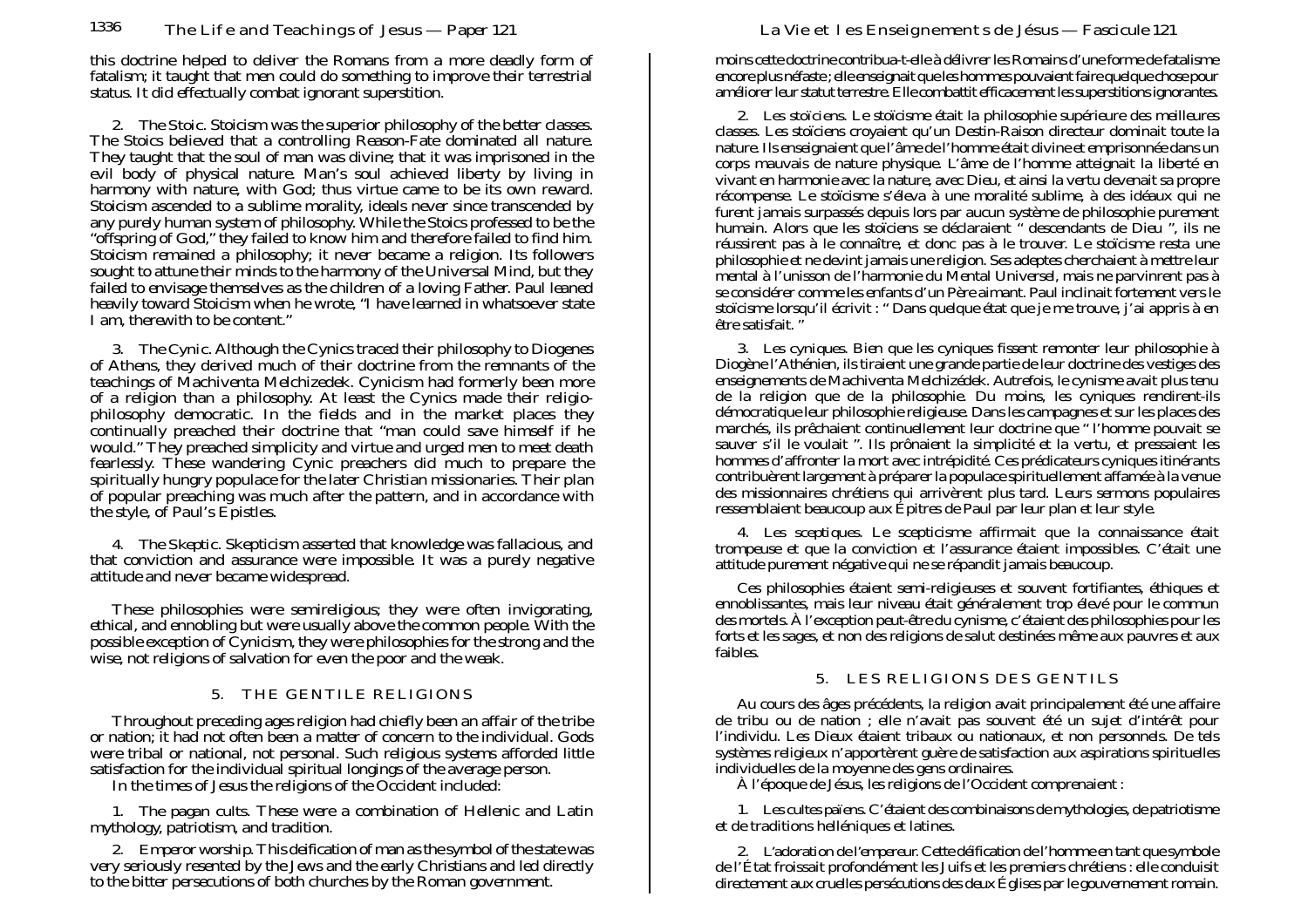## TIMES OF MICHAEL'S

3. *Astrology.* This pseudo science of Babylon developed into a religion throughout the Greco-Roman Empire. Even in the twentieth century man has not been fully delivered from this superstitious belief.

4. *The mystery religions.* Upon such a spiritually hungry world a flood of mystery cults had broken, new and strange religions from the Levant, which had enamored the common people and had promised them *individual*salvation. These religions rapidly became the accepted belief of the lower classes of the Greco-Roman world. And they did much to prepare the way for the rapid spread of the vastly superior Christian teachings, which presented a majestic concept of Deity, associated with an intriguing theology for the intelligent and a profound proffer of salvation for all, including the ignorant but spiritually hungry average man of those days.

The mystery religions spelled the end of national beliefs and resulted in the birth of the numerous personal cults. The mysteries were many but were all characterized by:

1. Some mythical legend, a mystery—whence their name. As a rule this mystery pertained to the story of some god's life and death and return to life, as illustrated by the teachings of Mithraism, which, for a time, were contemporary with, and a competitor of, Paul's rising cult of Christianity.

2. The mysteries were nonnational and interracial. They were personal and fraternal, giving rise to religious brotherhoods and numerous sectarian societies.

3. They were, in their services, characterized by elaborate ceremonies of initiation and impressive sacraments of worship. Their secret rites and rituals were sometimes gruesome and revolting.

4. But no matter what the nature of their ceremonies or the degree of their excesses, these mysteries invariably promised their devotees *salvation,* "deliverance from evil, survival after death, and enduring life in blissful realms beyond this world of sorrow and slavery."

But do not make the mistake of confusing the teachings of Jesus with the mysteries. The popularity of the mysteries reveals man's quest for survival, thus portraying a real hunger and thirst for personal religion and individual righteousness. Although the mysteries failed adequately to satisfy this longing, they did prepare the way for the subsequent appearance of Jesus, who truly brought to this world the bread of life and the water thereof.

Paul, in an effort to utilize the widespread adherence to the better types of the mystery religions, made certain adaptations of the teachings of Jesus so as to render them more acceptable to a larger number of prospective converts. But even Paul's compromise of Jesus' teachings (Christianity) was superior to the best in the mysteries in that:

1. Paul taught a moral redemption, an ethical salvation. Christianity pointed to a new life and proclaimed a new ideal. Paul forsook magic rites and ceremonial enchantments.

2. Christianity presented a religion which grappled with final solutions of the human problem, for it not only offered salvation from sorrow and even from death, but it also promised deliverance from sin followed by the endowment of a righteous character of eternal survival qualities.

## Époque de l'Effusion 1337

3. *L'astrologie.* Cette pseudo-science de Babylone se transforma en une religion dans tout l'empire gréco-romain. Même au vingtième siècle, les hommes ne sont pas entièrement libérés de cette croyance superstitieuse.

4. *Les religions des mystères.* Sur ce monde spirituellement affamé, s'était abattu un flot de cultes des mystères, d'étranges et nouvelles religions du Levant, qui avaient séduit les gens du commun et leur avaient promis le salut *individuel.* Ces religions devinrent rapidement la croyance acceptée par les classes inférieures du monde gréco-romain, et contribuèrent beaucoup à préparer le chemin à la diffusion rapide des enseignements chrétiens, considérablement supérieurs, qui présentaient, aux gens intelligents, un concept majestueux de la Déité associé à une théologie, propre à exciter la curiosité, et, à tous, une profonde offre de salut, y compris à l'homme moyen de cette époque, ignorant, mais spirituellement affamé.

Les religions des mystères sonnèrent le glas des croyances nationales et aboutirent à la naissance de nombreux cultes personnels. Les mystères étaient nombreux, mais présentaient tous les caractéristiques suivantes :

1. Un mythe légendaire, un mystère—d'où leur nom. En règle générale, ce mystère concernait l'histoire de quelque dieu, sa vie, sa mort et sa résurrection. On en trouve un exemple dans les enseignements du mithracisme, qui fut, pendant un certain temps, contemporain du culte croissant du christianisme selon Paul, et lui fit concurrence.

2. Les mystères étaient interraciaux et non nationaux, ils étaient personnels et fraternels, donnant le jour à des confréries religieuses et à de nombreuses sociétés sectaires.

3. Les services religieux des mystères se caractérisaient par des cérémonies d'initiation compliquées et par d'impressionnants sacrements de culte. Leurs rites et leurs rituels secrets étaient parfois macabres et révoltants.

4. Quels que fussent la nature de leurs cérémonies ou le degré de leur excès, ces mystères promettaient invariablement le *salut* à leurs zélateurs, " la délivrance du mal, la survie après la mort et une vie durable dans des royaumes de félicité au delà de ce monde de tristesse et d'esclavage ".

Mais ne commettez pas l'erreur de confondre les enseignements de Jésus avec les mystères. La popularité des mystères révèle que les hommes cherchent à survivre, ce qui dépeint une faim et une soif réelles de religion personnelle et de droiture individuelle. Bien que les mystères n'aient pas satisfait ces aspirations d'une manière adéquate, ils préparèrent effectivement le chemin à l'apparition subséquente de Jésus, qui apporta vraiment à ce monde le pain de vie et l'eau vive.

Dans un effort pour utiliser l'acceptation généralisée des meilleurs types de religion des mystères, Paul fit subir certaines adaptations aux enseignements de Jésus, de manière à les rendre plus acceptables pour un grand nombre de personnes susceptibles d'être converties. Mais même le compromis de Paul sur les enseignements de Jésus (le christianisme) était supérieur au meilleur des mystères, en ce sens que :

1. Paul enseignait une rédemption morale, un salut éthique. Le christianisme orientait vers une nouvelle vie et proclamait un nouvel idéal. Paul renonça aux rites magiques et aux enchantements cérémoniels.

2. Le christianisme présentait une religion qui s'attaquait aux solutions définitives du problème humain, car non seulement il offrait de vous sauver de la douleur et même de la mort, mais il promettait aussi de vous délivrer du péché, après quoi vous seriez pourvu d'un caractère droit comportant des qualités de survie éternelle.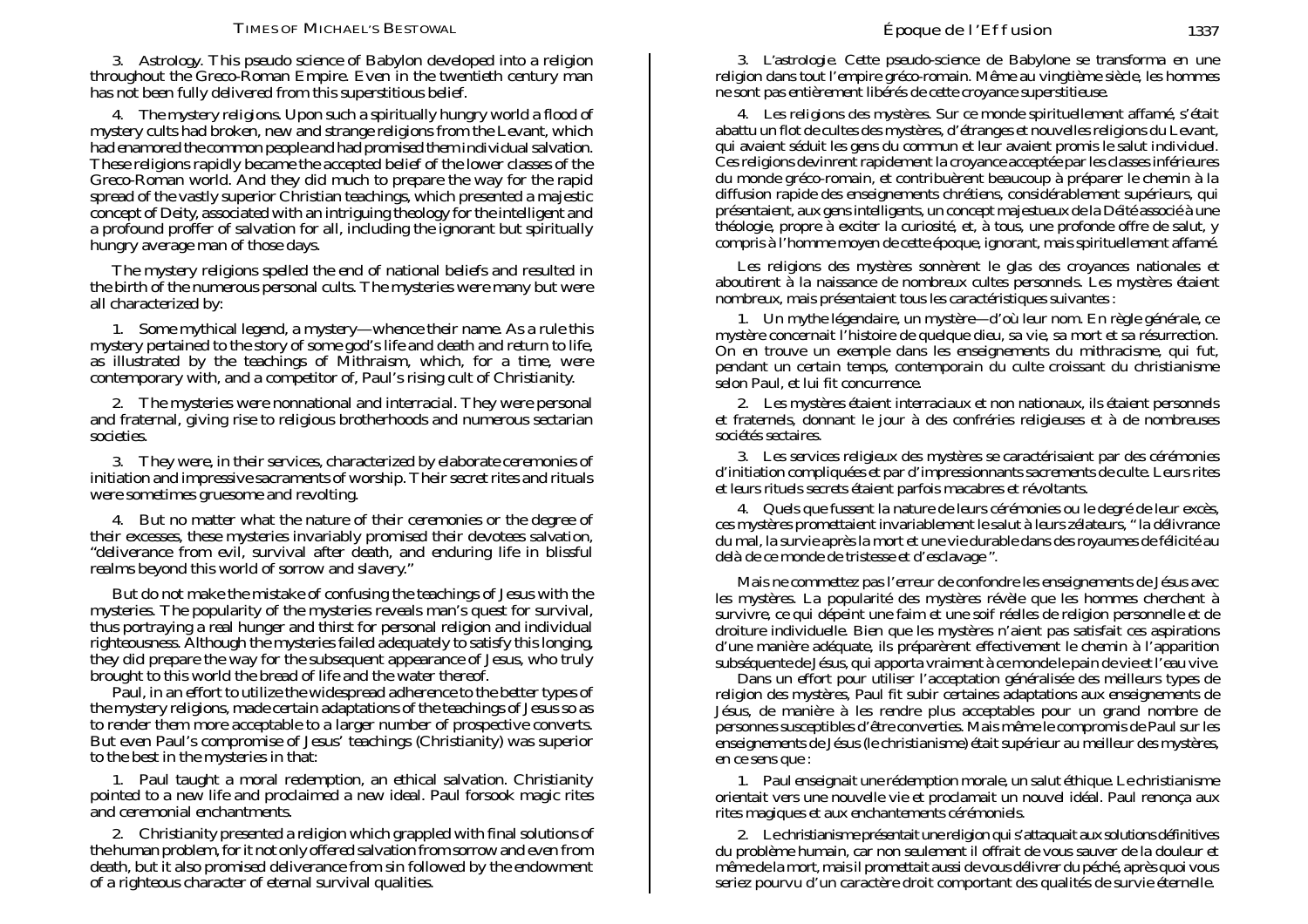3. The mysteries were built upon myths. Christianity, as Paul preached it, was founded upon a historic fact: the bestowal of Michael, the Son of God, upon mankind.

Morality among the gentiles was not necessarily related to either philosophy or religion. Outside of Palestine it not always occurred to people that a priest of religion was supposed to lead a moral life. Jewish religion and subsequently the teachings of Jesus and later the evolving Christianity of Paul were the first European religions to lay one hand upon morals and the other upon ethics, insisting that religionists pay some attention to both.

Into such a generation of men, dominated by such incomplete systems of philosophy and perplexed by such complex cults of religion, Jesus was born in Palestine. And to this same generation he subsequently gave his gospel of personal religion—sonship with God.

## 6. THE HEBREW RELIGION

By the close of the first century before Christ the religious thought of Jerusalem had been tremendously influenced and somewhat modified by Greek cultural teachings and even by Greek philosophy. In the long contest betwee

In the days of Jesus three languages prevailed in Palestine: The common people spoke some dialect of Aramaic; the priests and rabbis spoke Hebrew; the educated classes and the better strata of Jews in general spoke Greek. The early translation of the Hebrew scriptures into Greek at Alexandria was responsible in no small measure for the subsequent predominance of the Greek wing of Jewish culture and theology. And the writings of the Christian teachers were soon to appear in the same language. The renaissance of Judaism dates from the Greek translation of the Hebrew scriptures. This was a vital influence which later determined the drift of Paul's Christian cult toward the West instead of toward the East.

Though the Hellenized Jewish beliefs were very little influenced by the teachings of the Epicureans, they were very materially affected by the philosophy of Plato and the self-abnegation doctrines of the Stoics. The great inroad of Stoicism is exemplified by the Fourth Book of the Maccabees; the penetration of both Platonic philosophy and Stoic doctrines is exhibited in the Wisdom of Solomon. The Hellenized Jews brought to the Hebrew scriptures such an allegorical interpretation that they found no difficulty in conforming Hebrew theology with their revered Aristotelian philosophy. But this all led to disastrous confusion until these problems were taken in hand by Philo of Alexandria, who proceeded to harmonize and systemize Greek philosophy and Hebrew theology into a compact and fairly consistent system of religious belief and practice. And it was this later teaching of combined Greek philosophy and Hebrew theology that prevailed in Palestine when Jesus lived and taught, and which Paul utilized as the foundation on which to build his more advanced and enlightening cult of Christianity.

Philo was a great teacher; not since Moses had there lived a man who exerted such a profound influence on the ethical and religious thought of the Occidental world. In the matter of the combination of the better elements in contemporane-

3. Les mystères étaient édifiés sur des mythes. Le christianisme, tel que Paul le prêchait, était basé sur un fait historique : l'effusion de Micaël, le Fils de Dieu, sur l'humanité.

La moralité, chez les Gentils, n'était pas nécessairement liée à la philosophie ou à la religion. Hors de Palestine, les gens n'avaient pas toujours l'idée qu'un prêtre était censé mener une vie morale. La religion juive, puis les enseignements de Jésus, et plus tard le christianisme évoluant de Paul, furent les premières religions européennes à saisir d'une part la morale et d'autre part l'éthique, en insistant pour que les personnes religieuses prêtent quelque attention aux deux.

C'est dans une pareille génération d'hommes dominés par de tels systèmes philosophiques incomplets, et troublés par de tels cultes religieux complexes que Jésus naquit en Palestine. C'est à cette même génération qu'il donna ultérieurement son évangile de religion personnelle—la filiation avec Dieu.

## 6. LA RELIGION HÉBRAÏQUE

Vers la fin du premier siècle avant le Christ, la pensée religieuse de Jérusalem avait été profondément influencée et quelque peu modifiée par les enseignements culturels grecs, et même par la philosophie grecque. Dans le long différend entre les positions des écoles orientales et occidentales de pensée hébraïque, Jérusalem et le reste de l'Occident ainsi que le Levant adoptèrent, en général, le point de vue des Juifs de l'Ouest, le point de vue helléniste modifié.

Au temps de Jésus, trois langues dominaient en Palestine : la masse du peuple employait un dialecte araméen, les prêtres et les rabbins parlaient l'hébreu, les classes éduquées et les couches supérieures de la population juive parlaient, en général, le grec. Le fait que les Écritures hébraïques aient été traduites très tôt en grec, à Alexandrie, fut en grande partie responsable de la prédominance ultérieure de l'aile grecque de la culture et de la théologie juives. Les écrits des éducateurs chrétiens ne devaient pas tarder à apparaître dans la même langue. La renaissance du judaïsme date de la traduction en grec des Écritures hébraïques. Cette influence fut décisive pour faire dériver ultérieurement le culte chrétien de Paul vers l'Occident et non vers l'Orient.

Bien que les croyances juives hellénisées fussent très peu influencées par les enseignements des épicuriens, elles furent influencées très substantiellement par la philosophie de Platon et les doctrines d'abnégation des stoïciens. Le grand envahissement du stoïcisme est illustré par le Quatrième Livre des Macchabées. La double pénétration de la philosophie platonicienne et des doctrines stoïciennes ressort dans la Sagesse de Salomon. Les Juifs hellénisés apportèrent aux Écritures des Hébreux une telle interprétation allégorique qu'ils ne trouvèrent aucune difficulté à conformer la théologie hébraïque à la philosophie aristotélicienne, qu'ils révéraient. Mais tout cela conduisit à une confusion désastreuse, jusqu'à ce que ces problèmes fussent pris en main par Philon d'Alexandrie qui entreprit d'harmoniser et d'organiser la philosophie grecque et la théologie hébraïque en un système compact et relativement cohérent de croyances et de pratiques religieuses. C'est cet enseignement ultérieur de philosophie grecque et de théologie hébraïque conjuguées qui prévalait en Palestine au moment où Jésus y vécut et y enseigna, et que Paul utilisa comme fondation pour construire son culte chrétien plus élevé et plus lumineux que les autres.

Philon était un grand maitre. Depuis Moïse, on n'avait pas vu d'homme exerçant une influence aussi profonde sur la pensée éthique et religieuse du monde occidental. Quant à la combinaison des meilleurs éléments issus des systèmes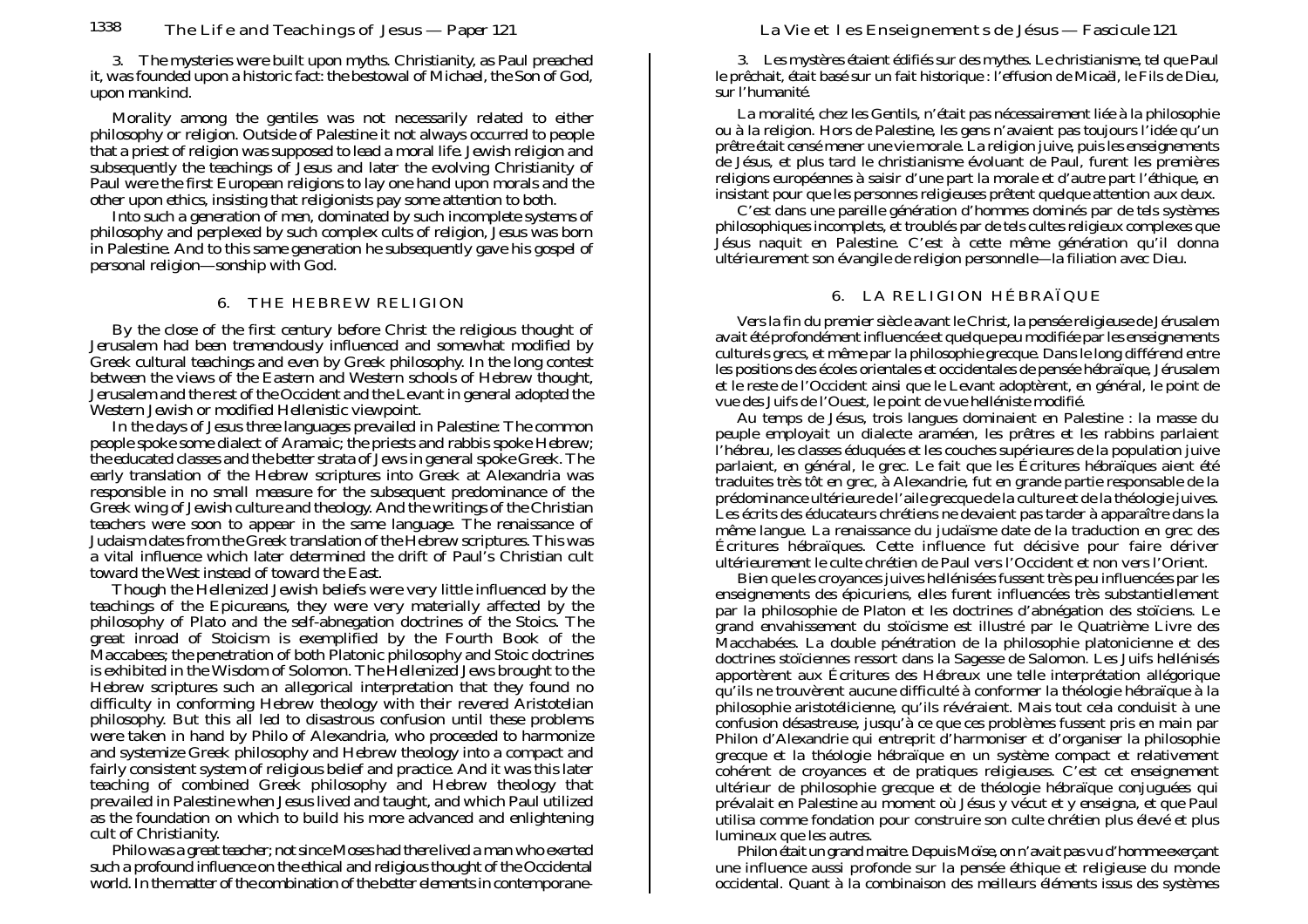## Époque de l'Effusion 1339

#### TIMES OF MICHAEL'S

ous systems of ethical and religious teachings, there have been seven outstanding human teachers: Sethard, Moses, Zoroaster, Lao-tse, Buddha, Philo, and Paul.

Many, but not all, of Philo's inconsistencies resulting from an effort to combine Greek mystical philosophy and Roman Stoic doctrines with the legalistic theology of the Hebrews, Paul recognized and wisely eliminated from his pre-Christian basic theology. Philo led the way for Paul more fully to restore the concept of the Paradise Trinity, which had long been dormant in Jewish theology. In only one matter did Paul fail to keep pace with Philo or to transcend the teachings of this wealthy and educated Jew of Alexandria, and that was the doctrine of the atonement; Philo taught deliverance from the doctrine of forgiveness only by the shedding of blood. He also possibly glimpsed the reality and presence of the Thought Adjusters more clearly than did Paul. But Paul's theory of original sin, the doctrines of hereditary guilt and innate evil and redemption therefrom, was partially Mithraic in origin, having little in common with Hebrew theology, Philo's philosophy, or Jesus' teachings. Some phases of Paul's teachings regarding original sin and the atonement were original with himself.

The Gospel of John, the last of the narratives of Jesus' earth life, was addressed to the Western peoples and presents its story much in the light of the viewpoint of the later Alexandrian Christians, who were also disciples of the teachings of Philo.

At about the time of Christ a strange reversion of feeling toward the Jews occurred in Alexandria, and from this former Jewish stronghold there went forth a virulent wave of persecution, extending even to Rome, from which many thousands were banished. But such a campaign of misrepresentation was short-lived; very soon the imperial government fully restored the curtailed liberties of the Jews throughout the empire.

Throughout the whole wide world, no matter where the Jews found themselves dispersed by commerce or oppression, all with one accord kept their hearts centered on the holy temple at Jerusalem. Jewish theology did survive as it was interpreted and practiced at Jerusalem, notwithstanding that it was several times saved from oblivion by the timely intervention of certain Babylonian teachers.

As many as two and one-half million of these dispersed Jews used to come to Jerusalem for the celebration of their national religious festivals. And no matter<br>what the theologic or philosophic differences of the Eastern (Babylonian) and<br>the Western (Hellenic) Jews, they were all agreed on Jerusale of their worship and in ever looking forward to the coming of the Messiah.

#### 7. JEWS AND GENTILES

By the times of Jesus the Jews had arrived at a settled concept of their origin, history, and destiny. They had built up a rigid wall of separation between themselves and the gentile world; they looked upon all gentile ways with utter contempt. They worshiped the letter of the law and indulged a form of selfrighteousness based upon the false pride of descent. They had formed preconceived notions regarding the promised Messiah, and most of these expectations envisaged a Messiah who would come as a part of their national and racial history. To the Hebrews of those days Jewish theology was irrevocably settled, forever fixed.

The teachings and practices of Jesus regarding tolerance and kindness ran counter to the long-standing attitude of the Jews toward other peoples whom contemporains d'enseignement éthique et religieux, il y eut sept éducateurs humains exceptionnels : Séthard, Moïse, Zoroastre, Lao-Tsé, Bouddha, Philon et Paul.

Philon avait commis des inconséquences dans son effort pour combiner la philosophie mystique grecque et les doctrines romaines des stoïciens avec la théologie légaliste des Hébreux. Paul reconnut beaucoup de ces inconséquences, mais pas toutes, et les élimina sagement de sa théologie fondamentale préchrétienne. Philon fraya la voie à Paul pour rétablir plus complètement le concept de la Trinité du Paradis, qui avait été longtemps en veilleuse dans la théologie juive. Sur un seul sujet, Paul ne réussit ni à se maintenir à la hauteur de Philon ni à surpasser les enseignements de ce Juif d'Alexandrie riche et instruit ; il s'agissait de la doctrine du rachat. Philon enseignait qu'il fallait se libérer de la doctrine selon laquelle le pardon ne s'obtenait qu'en versant le sang. Il est possible également que, mieux que Paul, il entrevit la réalité et la présence de l'Ajusteur de Pensée. Mais la théorie de Paul sur le péché originel, les doctrines de la culpabilité héréditaire, du mal inné et de sa rédemption étaient partiellement d'origine mithriaque et avaient peu de points communs avec la théologie hébraïque, ou avec la philosophie de Philon, ou avec les enseignements de Jésus. Certains aspects de l'enseignement de Paul, concernant le péché originel et le rachat, provenaient de Paul lui-même.

L'Évangile de Jean, le dernier des récits de la vie terrestre de Jésus, s'adressait aux peuples occidentaux et présente son histoire en s'inspirant largement du point de vue des chrétiens d'Alexandrie de la seconde heure, qui étaient aussi des disciples de l'enseignement de Philon.

À peu près à l'époque du Christ, un étrange revirement de sentiment envers les Juifs se produisit à Alexandrie et, de cet ancien bastion juif, partit une virulente vague de persécutions s'étendant jusqu'à Rome même, d'où des milliers d'entre eux furent bannis. Mais une telle campagne dénaturant les faits fut de courte durée ; le gouvernement impérial rétablit dans leur intégralité, très tôt, et sur toute l'étendue de l'empire, les libertés des Juifs qui avaient été restreintes.

Quel que fût l'endroit du vaste monde où les Juifs se trouvaient dispersés par le commerce ou l'oppression, ils gardaient d'un commun accord leur coeur centré sur le temple sacré de Jérusalem. La théologie juive survécut effectivement telle qu'elle était interprétée et pratiquée à Jérusalem, bien qu'à plusieurs reprises, elle ait été sauvée de l'oubli par l'intervention opportune de certains éducateurs babyloniens.

Jusqu'à deux-millions et demi de ces Juifs dispersés avaient coutume de venir à Jérusalem pour la célébration de leurs fêtes religieuses nationales. Quelles que fussent les différences théologiques ou philosophiques entre les Juifs de l'Est (babyloniens) et ceux de l'Ouest (helléniques), ils étaient tous d'accord pour garder Jérusalem comme centre de leur culte et d'attendre toujours avec espoir la venue du Messie.

## 7. JUIFS ET GENTILS

À l'époque de Jésus, les Juifs étaient parvenus à un concept stable de leur origine, de leur histoire et de leur destinée. Ils avaient construit un mur de séparation rigide entre eux et le monde des Gentils, et considéraient toutes les habitudes des Gentils avec un suprême dédain. Leur culte suivait la lettre de la loi et ils se complaisaient dans une forme de satisfaction de soi basée sur le faux orgueil de leur généalogie. Ils s'étaient forgé des notions préconçues au sujet du Messie promis, et la plupart de ces espérances envisageaient un Messie qui viendrait comme un élément de leur histoire nationale et raciale. Pour les Hébreux de ce temps-là, la théologie juive était irrévocablement établie et fixée pour toujours.

Les enseignements et les pratiques de Jésus concernant la tolérance et la bonté allaient à l'encontre de la très ancienne attitude des Juifs envers les autres peuples,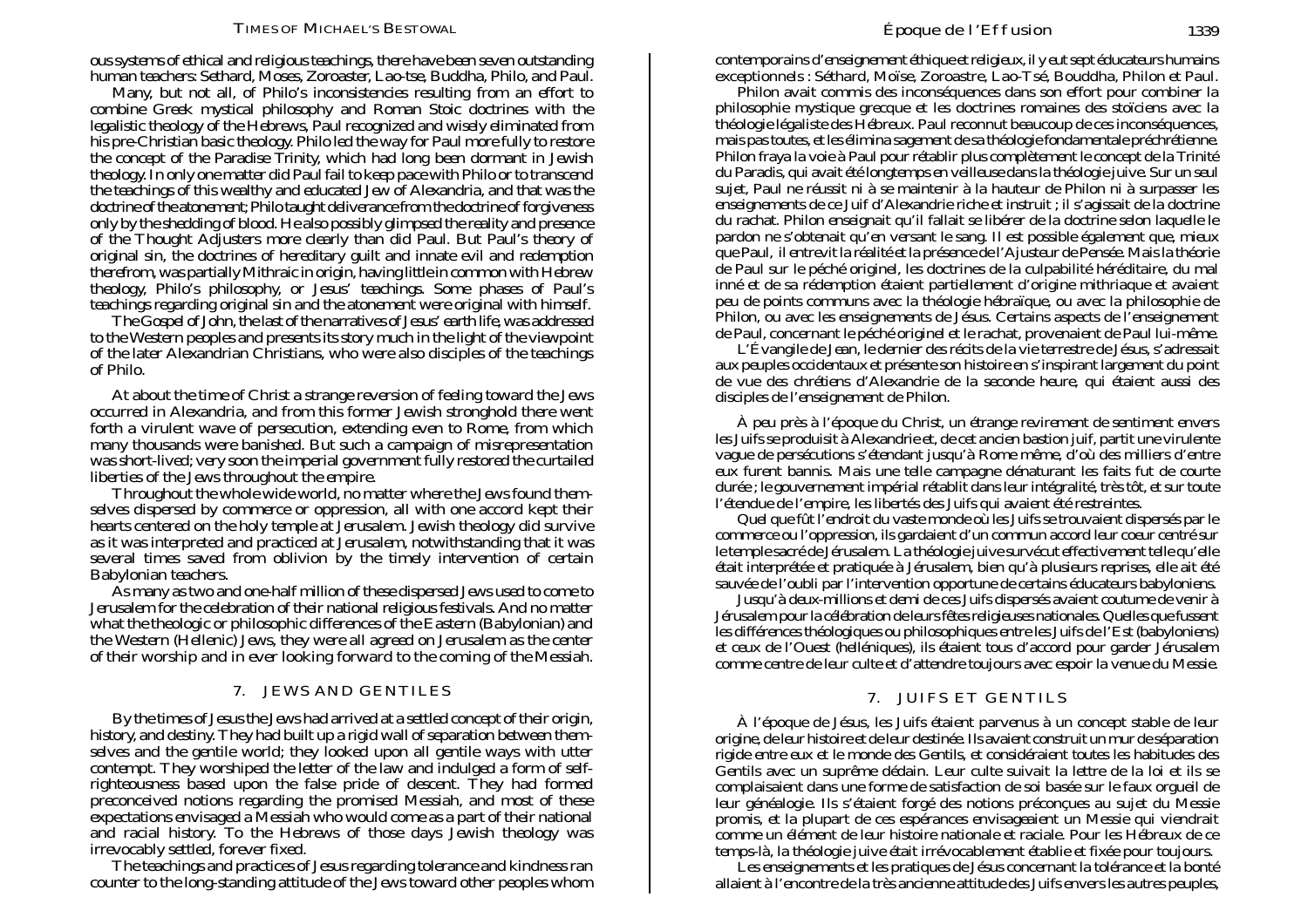they considered heathen. For generations the Jews had nourished an attitude toward the outside world which made it impossible for them to accept the Master's teachings about the spiritual brotherhood of man. They were unwilling to share Yahweh on equal terms with the gentiles and were likewise unwilling to accept as the Son of God one who taught such new and strange doctrines.

The scribes, the Pharisees, and the priesthood held the Jews in a terrible bondage of ritualism and legalism, a bondage far more real than that of the Roman political rule. The Jews of Jesus' time were not only held in subjugation to the *law* but were equally bound by the slavish demands of the *traditions,* which involved and invaded every domain of personal and social life. These minute regulations of conduct pursued and dominated every loyal Jew, and it is not strange that they promptly rejected one of their number who presumed to ignore their sacred traditions, and who dared to flout their long-honored regulations of social conduct. They could hardly regard with favor the teachings of one who did not hesitate to clash with dogmas which they regarded as having been ordained by Father Abraham himself. Moses had given them their law and they would not compromise.

By the time of the first century after Christ the spoken interpretation of the law by the recognized teachers, the scribes, had become a higher authority than the written law itself. And all this made it easier for certain religious leaders of the Jews to array the people against the acceptance of a new gospel.

These circumstances rendered it impossible for the Jews to fulfill their divine destiny as messengers of the new gospel of religious freedom and spiritual liberty. They could not break the fetters of tradition. Jeremiah had told of the "law to be written in men's hearts," Ezekiel had spoken of a "new spirit to live in man's soul," and the Psalmist had prayed that God would "create a clean heart within and renew a right spirit." But when the Jewish religion of good works and slavery to law fell victim to the stagnation of traditionalistic inertia, the motion of religious evolution passed westward to the European peoples.

And so a different people were called upon to carry an advancing theology to the world, a system of teaching embodying the philosophy of the Greeks, the law of the Romans, the morality of the Hebrews, and the gospel of personality sanctity and spiritual liberty formulated by Paul and based on the teachings of Jesus.

Paul's cult of Christianity exhibited its morality as a Jewish birthmark.<br>The Jews viewed history as the providence of God—Yahweh at work. The<br>Greeks brought to the new teaching clearer concepts of the eternal life. Paul's

The gospel of Jesus, as it was embodied in Paul's cult of Antioch Christianity, became blended with the following teachings:

1. The philosophic reasoning of the Greek proselytes to Judaism, including some of their concepts of the eternal life.

2. The appealing teachings of the prevailing mystery cults, especially the Mithraic doctrines of redemption, atonement, and salvation by the sacrifice made by some god.

3. The sturdy morality of the established Jewish religion.

qu'ils considéraient comme païens. Pendant des générations, les Juifs avaient entretenu à l'égard du monde extérieur une attitude qui leur rendait impossible d'accepter les enseignements du Maitre sur la fraternité spirituelle des hommes. Ils ne voulaient pas partager Yahweh à égalité avec les Gentils, et ne voulaient pas davantage accepter, comme Fils de Dieu, quelqu'un qui enseignait des doctrines aussi nouvelles et étranges.

Les scribes, les pharisiens et la prêtrise maintenaient les Juifs dans un terrible esclavage de ritualisme et de légalisme, un esclavage bien plus réel que celui de l'autorité politique romaine. Les Juifs de l'époque de Jésus n'étaient pas seulement asservis à la *loi,* mais aussi liés par les exigences serviles des *traditions* qui impliquaient et envahissaient tous les domaines de la vie personnelle et sociale. Ces règles de conduite minutieuses poursuivaient et dominaient tous les Juifs loyaux. Et il n'est rien de surprenant à ce qu'ils se soient empressés de rejeter l'un des leurs qui prétendait ne pas tenir compte de leurs traditions sacrées et qui osait faire fi de leurs règles de conduite sociale, honorées depuis si longtemps. Ils ne pouvaient guère considérer avec faveur les enseignements de quelqu'un qui n'hésitait pas à entrer en conflit avec des dogmes qu'ils considéraient comme établis par leur Père Abraham en personne. Moïse leur avait donné leur loi, et ils ne voulaient pas faire de compromis.

Au premier siècle de l'ère chrétienne, l'interprétation orale de la loi par les éducateurs reconnus, les scribes, avait acquis une autorité plus haute que la loi écrite elle-même. Tout cela rendait plus facile à certains chefs religieux des Juifs d'ameuter le peuple contre l'acceptation d'un nouvel évangile.

Ces circonstances rendaient impossible aux Juifs d'accomplir leur destinée divine comme messagers du nouvel évangile d'indépendance religieuse et de liberté spirituelle ; ils n'arrivaient pas à briser les liens de la tradition. Jérémie avait annoncé la " loi qui devait être écrite dans le coeur des hommes ". Ézéchiel avait parlé d'un " nouvel esprit qui devait vivre dans l'âme de l'homme ", et le psalmiste avait prié pour que Dieu " crée un coeur intérieur pur et renouvelle un esprit droit ". Mais, quand la religion juive de bonnes oeuvres et d'esclavage de la loi succomba à la stagnation de l'inertie traditionaliste, le mouvement d'évolution religieuse se déplaça vers l'ouest chez les peuples européens.

Et c'est ainsi qu'un autre peuple fut appelé à apporter au monde une théologie en progrès, un système d'enseignement, qui incorporait la philosophie des Grecs, la loi des Romains, la moralité des Hébreux et l'évangile proclamant le caractère sacré de la personnalité et de la liberté spirituelle, formulé par Paul et basé sur les enseignements de Jésus.

Le culte chrétien de Paul faisait ressortir sa moralité comme un signe de naissance juive. Les Juifs considéraient l'histoire comme la providence de Dieu— Yahweh au travail. Les Grecs apportèrent, au nouvel enseignement, des concepts plus clairs de la vie éternelle. Les doctrines de Paul furent influencées dans leur contenu théologique et philosophique non seulement par les enseignements de Jésus, mais par Platon et Philon. Son éthique fut inspirée non seulement par le Christ, mais aussi par les stoïciens.

L'évangile de Jésus, tel que Paul l'avait incorporé dans le culte du christianisme d'Antioche, se mélangea avec les enseignements suivants :

1. Les raisonnements philosophiques des prosélytes grecs du judaïsme, y compris certains de leurs concepts de la vie éternelle.

2. Les enseignements attrayants des cultes prédominants des mystères, et spécialement les doctrines mithriaques de rédemption, de rachat et de salut par le sacrifice fait par un certain dieu.

3. La robuste moralité de la religion juive établie.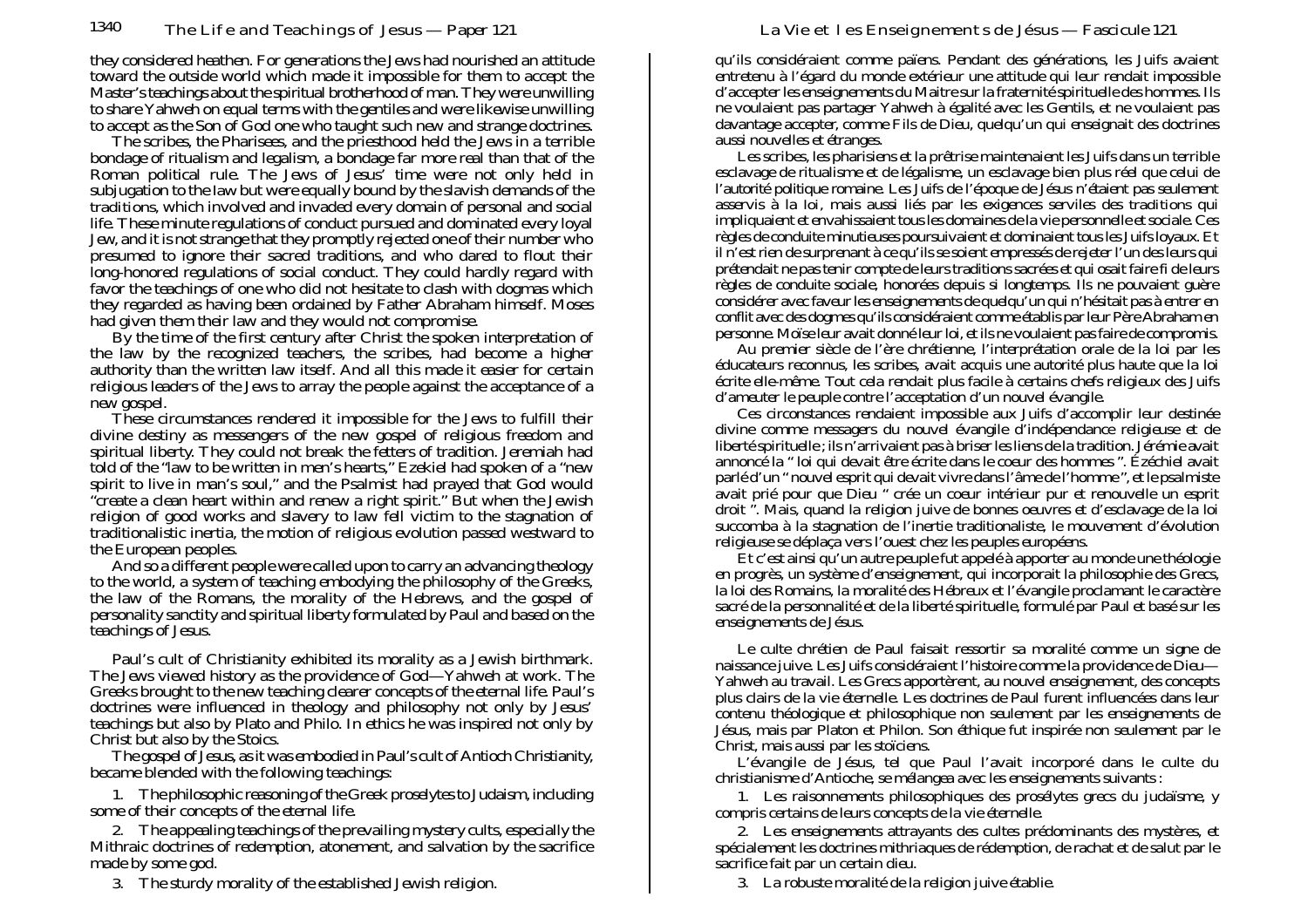## TIMES OF MICHAEL'S

The Mediterranean Roman Empire, the Parthian kingdom, and the adjacent peoples of Jesus' time all held crude and primitive ideas regarding the geography of the world, astronomy, health, and disease; and naturally they were amazed by the new and startling pronouncements of the carpenter of Nazareth. The ideas of spirit possession, good and bad, applied not merely to human beings, but every rock and tree was viewed by many as being spirit possessed. This was an enchanted age, and everybody believed in miracles as commonplace occurrences.

## 8. PREVIOUS WRITTEN RECORDS

As far as possible, consistent with our mandate, we have endeavored to utilize and to some extent co-ordinate the existing records having to do with the life of Jesus on Urantia. Although we have enjoyed access to the lost record of the Apostle Andrew and have benefited from the collaboration of a vast host of celestial beings who were on earth during the times of Michael's bestowal (notably his now Personalized Adjuster), it has been our purpose also to make use of the so-called Gospels of Matthew, Mark, Luke, and John.

These New Testament records had their origin in the following circumstances:

1. *The Gospel by Mark.* John Mark wrote the earliest (excepting the notes of Andrew), briefest, and most simple record of Jesus' life. He presented the Master as a minister, as man among men. Although Mark was a lad lingering about many of the scenes which he depicts, his record is in reality the Gospel according to Simon Peter. He was early associated with Peter; later with Paul. Mark wrote this record at the instigation of Peter and on the earnest petition of the church at Rome. Knowing how consistently the Master refused to write out his teachings when on earth and in the flesh, Mark, like the apostles and other leading disciples, was hesitant to put them in writing. But Peter felt the church at Rome required the assistance of such a written narrative, and Mark consented to undertake its preparation. He made many notes before Peter died in A.D. 67, and in accordance with the outline approved by Peter and for the church at Rome, he began his writing soon after Peter's death. The Gospel was completed near the end of A.D. 68. Mark wrote entirely from his own memory and Peter's memory. The record has since been considerably changed, numerous passages having been taken out and some later matter added at the end to replace the latter one fifth of the original Gospel, which was lost from the first manuscript before it was ever copied. This record by Mark, in conjunction with Andrew's and Matthew's notes, was the written basis of all subsequent Gospel narratives which sought to portray the life and teachings of Jesus.

2. *The Gospel of Matthew.* The so-called Gospel according to Matthew is the record of the Master's life which was written for the edification of Jewish Christians. The author of this record constantly seeks to show in Jesus' life that much which he did was that "it might be fulfilled which was spoken by the prophet." Matthew's Gospel portrays Jesus as a son of David, picturing him as showing great respect for the law and the prophets.

The Apostle Matthew did not write this Gospel. It was written by Isador, one of his disciples, who had as a help in his work not only Matthew's personal

À l'époque de Jésus, l'empire romain de la Méditerranée, le royaume des Parthes et les peuples adjacents avaient tous des idées sommaires et primitives au sujet de la géographie du monde, de l'astronomie, de la santé et de la maladie ; et, naturellement, ils furent stupéfaits par les déclarations nouvelles et surprenantes du charpentier de Nazareth. Les idées de possession par de bons ou de mauvais esprits ne s'appliquaient pas uniquement aux êtres humains ; beaucoup de gens considéraient que chaque arbre et chaque roche étaient possédés par un esprit. C'était là un âge d'enchantements, et chacun considérait les miracles comme des incidents ordinaires.

## 8. ÉCRITS ANTÉRIEURS

Autant qu'il était possible, et compatible avec notre mission, nous nous sommes efforcés d'utiliser et, dans une certaine mesure, de coordonner les archives existantes ayant rapport à la vie de Jésus sur Urantia. Bien que nous ayons pu profiter de l'accès aux écrits perdus de l'apôtre André et que nous ayons bénéficié de la collaboration d'une vaste foule d'êtres célestes qui se trouvaient sur terre au temps de l'effusion de Micaël (particulièrement son Ajusteur maintenant personnalisé), notre intention a été de nous servir également des Évangiles dits de Matthieu, de Marc, de Luc et de Jean.

Ces écrits du Nouveau Testament ont eu leur origine dans les circonstances suivantes :

1. *L'Évangile de Marc.* À l'exception des notes d'André, c'est Jean Marc qui écrivit la première, la plus courte et la plus simple histoire de la vie de Jésus. Il présenta le Maitre comme un ministre, un homme parmi les hommes. Bien que Marc fût un jeune garçon évoluant dans les abords immédiats des scènes qu'il dépeint, son récit est, en réalité, l'Évangile selon Simon Pierre. Marc s'associa de bonne Pierre et à la demande instante de l'Église de Rome. Sachant avec quelle persistance le Maitre avait refusé d'écrire ses enseignements pendant son incarnation sur terre, Marc, comme les apôtres et d'autres disciples éminents, hésitait à les mettre par écrit. Mais Pierre avait le sentiment qu'à Rome, l'Église avait besoin de s'appuyer sur un récit écrit, et Marc consentit à entreprendre sa préparation. Il rédigea beaucoup de notes avant le décès de Pierre en l'an 67. Conformément au cadre approuvé par Pierre, il commença la narration pour l'Église de Rome peu de temps après la mort de Pierre. L'Évangile fut achevé vers la fin de l'an <sup>68</sup>. Marc l'écrivit entièrement de mémoire et d'après les souvenirs de Pierre. Ce document a été considérablement modifié depuis lors. De nombreux passages en ont été cinquième de l'Évangile original, qui fut détaché du premier manuscrit et perdu avant même d'avoir été copié. Le document de Marc, en conjonction avec les notes d'André et de Matthieu, fut la base écrite de tous les récits évangéliques ultérieurs qui cherchèrent à peindre la vie et les enseignements de Jésus.

2. *L'Évangile de Matthieu.* L'Évangile dit selon Matthieu est le récit de la vie du Maitre écrit pour l'édification des Juifs chrétiens. L'auteur de ce document cherche constamment à montrer que, dans la vie de Jésus, beaucoup de choses furent faites " afin que s'accomplisse la parole du prophète ". L'Évangile de Matthieu présente Jésus comme un fils de David et le dépeint comme montrant un grand respect pour la loi et les prophètes.

Ce n'est pas l'apôtre Matthieu qui écrivit cet évangile, mais Isador, un de ses disciples qui, pour faciliter son travail, disposait non seulement des souvenirs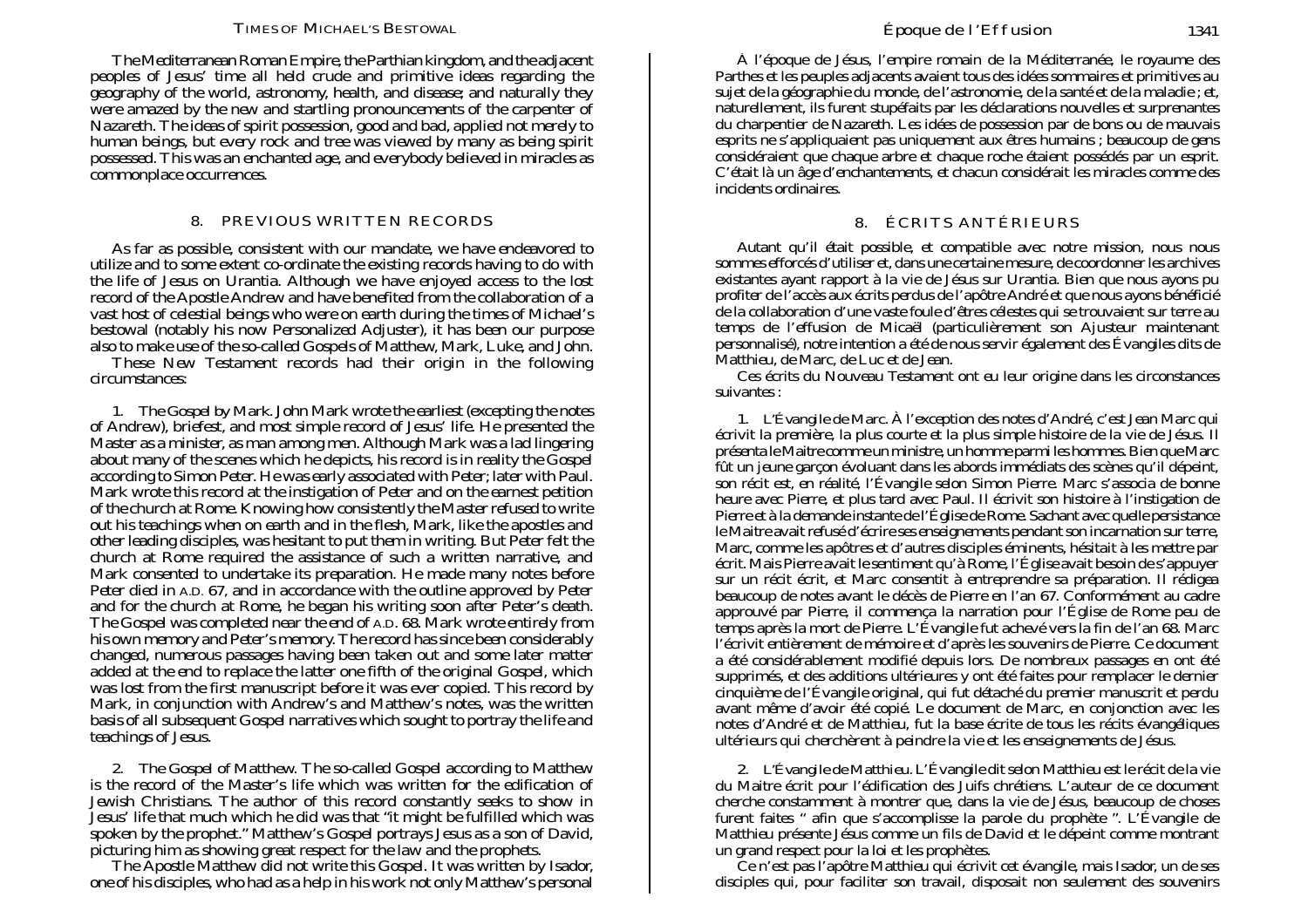remembrance of these events but also a certain record which the latter had made of the sayings of Jesus directly after the crucifixion. This record by Matthew was written in Aramaic; Isador wrote in Greek. There was no intent to deceive in accrediting the production to Matthew. It was the custom in those days for pupils thus to honor their teachers.

Matthew's original record was edited and added to in A.D. 40 just before he left Jerusalem to engage in evangelistic preaching. It was a private record, the last copy having been destroyed in the burning of a Syrian monastery in A.D. 416.

Isador escaped from Jerusalem in A.D. 70 after the investment of the city by the armies of Titus, taking with him to Pella a copy of Matthew's notes. In the year 71, while living at Pella, Isador wrote the Gospel according to Matthew. He also had with him the first four fifths of Mark's narrative.

3. *The Gospel by Luke.* Luke, the physician of Antioch in Pisidia, was a gentile convert of Paul, and he wrote quite a different story of the Master's life. He began to follow Paul and learn of the life and teachings of Jesus in A.D. 47. Luke preserves much of the "grace of the Lord Jesus Christ" in his record as he gathered up these facts from Paul and others. Luke presents the Master as "the friend of publicans and sinners." He did not formulate his many notes into the Gospel until after Paul's death. Luke wrote in the year 82 in Achaia. He planned three books dealing with the history of Christ and Christianity but died in A.D. 90 just before he finished the second of these works, the "Acts of the Apostles."

As material for the compilation of his Gospel, Luke first depended upon the story of Jesus' life as Paul had related it to him. Luke's Gospel is, therefore, in some ways the Gospel according to Paul. But Luke had other sources of information. He not only interviewed scores of eyewitnesses to the numerous episodes of Jesus' life which he records, but he also had with him a copy of Mark's Gospel, that is, the first four fifths, Isador's narrative, and a brief record made in the year A.D. 78 at Antioch by a believer named Cedes. Luke also had a mutilated and much-edited copy of some notes purported to have been made by the Apostle Andrew.

4. *The Gospel of John.* The Gospel according to John relates much of Jesus' work in Judea and around Jerusalem which is not contained in the other records. This is the so-called Gospel according to John the son of Zebedee, and though John did not write it, he did inspire it. Since its first writing it has several times been edited to make it appear to have been written by John himself. When this record was made, John had the other Gospels, and he saw that much had been omitted; accordingly, in the year A.D. 101 he encouraged his associate, Nathan, a Greek Jew from Caesarea, to begin the writing. John supplied his material from memory and by reference to the three records already in existence. He had no written records of his own. The Epistle known as "First John" was written by John himself as a covering letter for the work which Nathan executed under his direction.

All these writers presented honest pictures of Jesus as they saw, remembered, or had learned of him, and as their concepts of these distant events were affected by their subsequent espousal of Paul's theology of Christianity. And these records, imperfect as they are, have been sufficient to change the course of the history of Urantia for almost two thousand years.

personnels de ces évènements chez Matthieu, mais aussi d'un certain memento sur les leçons de Jésus, que Matthieu avait rédigé aussitôt après la crucifixion. Ces notes de Matthieu étaient écrites en araméen. Isador écrivit en grec. Il n'y avait pas d'intention de tromperie en attribuant l'oeuvre à Matthieu. En ces jours-là, les élèves avaient l'habitude d'honorer ainsi leurs maitres.

Le récit original de Matthieu fut édité et reçut ses additions en l'an 40, juste avant que Matthieu ne quittât Jérusalem pour se lancer dans la prédication évangélique. C'était un document privé dont la dernière copie fut détruite dans l'incendie d'un monastère syrien en l'an 416.

Isador s'échappa de Jérusalem en l'an 70 après que la ville eut été investie par les armées de Titus. Il emporta avec lui à Pella une copie des notes de Matthieu et, en l'an <sup>71</sup>, pendant qu'il habitait Pella, il écrivit l'Évangile selon Matthieu. Isador possédait aussi les quatre premiers cinquièmes de la narration de Marc.

3. *L'Évangile de Luc.* Luc, le médecin d'Antioche en Pisidie, était un Gentil converti par Paul. Il écrivit une tout autre histoire de la vie du Maitre. C'est en l'an 47 qu'il commença à suivre Paul et à s'instruire sur la vie et les enseignements de Jésus. Luc conserva dans son récit beaucoup de la " grâce du Seigneur Jésus-Christ ", car il rassembla ces faits d'après Paul et d'autres personnes. Luc présente le Maitre comme " l'ami des publicains et des pécheurs ". Ce fut seulement après<br>la mort de Paul qu'il réunit ses nombreuses notes en un Évangile. Il l'écrivit en l'an 82, en Achaïe. Il projetait trois livres traitant de l'histoire du Christ et du christianisme, mais il mourut en l'an 90, juste avant d'achever le second de ces

ouvrages, les " Actes des Apôtres ".<br>Comme matériaux de compilation pour son Évangile, Luc eut d'abord recours<br>à l'histoire de la vie de Jésus telle que Paul la lui avait racontée. L'Évangile de Luc<br>est donc, sous certains sources d'informations. Non seulement il interrogea des dizaines de témoins oculaires des nombreux épisodes de la vie de Jésus qu'il relate, mais il possédait une copie de l'Évangile de Marc (c'est-à-dire les quatre premiers cinquièmes de ce livre), le récit d'Isador et un bref récit fait à Antioche en l'an 78 par un croyant nommé Cédès. Luc avait aussi une copie mutilée et considérablement remaniée de quelques notes supposées prises par l'apôtre André.

4. *L'Évangile de Jean.* L'Évangile selon Jean relate beaucoup d'oeuvres accomplies par Jésus en Judée et aux environs de Jérusalem, et dont la description ne figure pas dans les autres récits. C'est l'Évangile dit selon Jean fils de Zebédée ; bien que Jean ne l'ait pas écrit, il l'a inspiré. Depuis le manuscrit original, cet Évangile a été remanié à plusieurs reprises en vue de le faire apparaître comme ayant été écrit par Jean lui-même. Au moment de composer son récit, Jean avait les autres Évangiles et vit que beaucoup de choses y avaient été omises. En conséquence, en l'an 101, il encouragea son associé Nathan, un Juif grec de Césarée, à commencer une narration écrite dont lui, Jean, fournirait les matériaux de mémoire et en se référant aux trois écrits alors existants. Il n'avait pas de documents écrits personnels. L'Épitre connue sous le titre de " Première de Jean " fut écrite par Jean lui-même comme lettre de présentation du travail que Nathan exécutait sous ses directives.

Tous ces écrivains présentèrent d'honnêtes descriptions de Jésus tel qu'ils l'avaient vu, tel qu'ils se le rappelaient ou d'après ce qu'ils avaient appris de lui, et selon leurs concepts de ces évènements lointains, influencés par leur ralliement ultérieur à la théologie chrétienne de Paul. Si imparfaits que soient ces documents, ils ont suffi pour changer le cours de l'histoire d'Urantia pendant près de deux-mille ans.